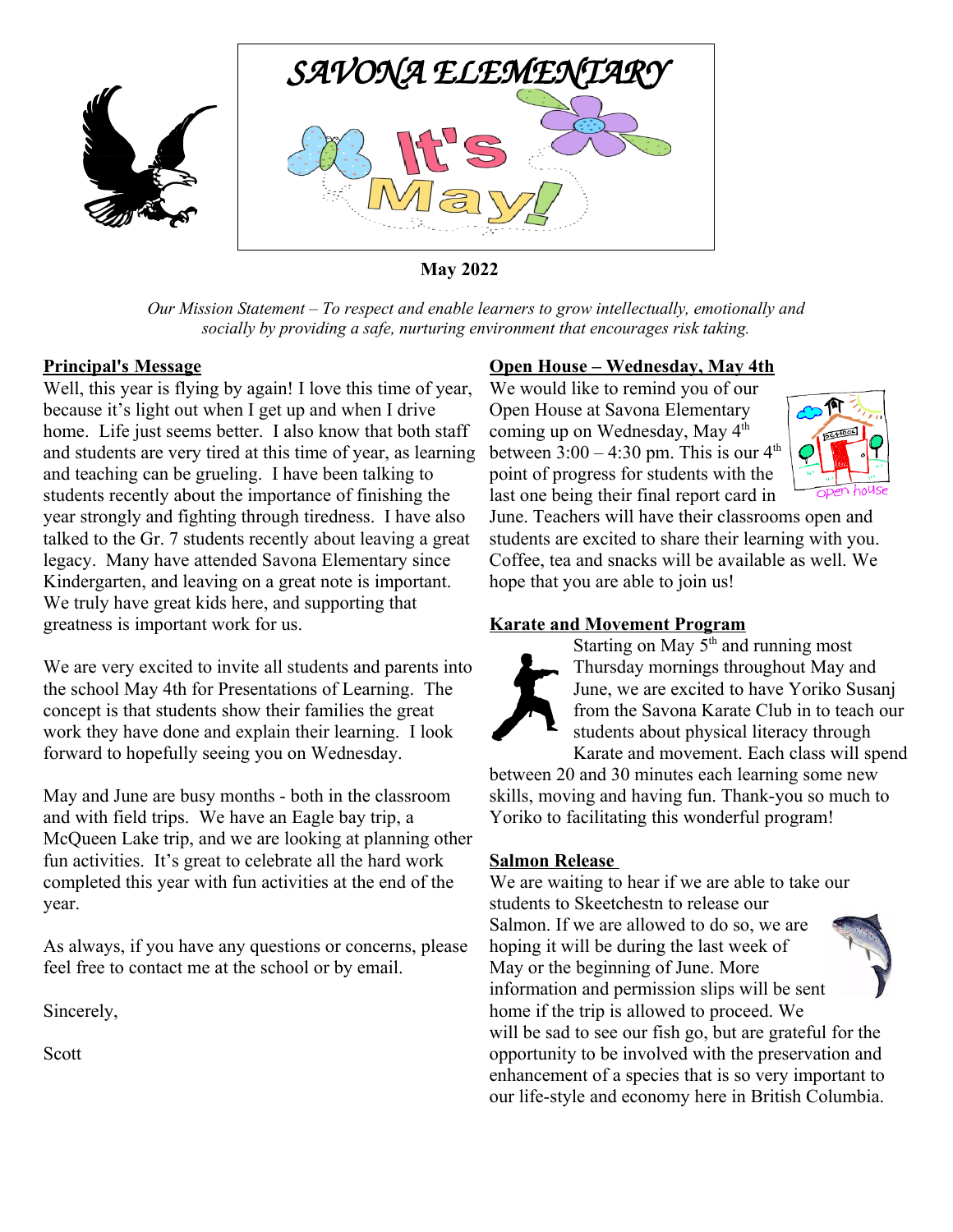# **Kindergarten Orientation**

Kindergarten Orientation will take place on Monday, May  $16<sup>th</sup>$ . This year, children and their parents will be divided into 2 groups. Group 1 will meet at 10:30 am and Group 2 will meet at 1:00 pm. Information on the orientation



sessions have been sent home to our new Kindergarten parents. Please call the office at 250-373-2520 and let us know if you are able to attend. We look forward to meeting all of our new Kindergarten students soon!

## **Eagle Bay Camp**

We are very excited to take part in another Grade 4-7 year end trip to Eagle Bay Camp. This year's trip takes place from Wednesday, June  $8<sup>th</sup>$  until Friday, June  $10<sup>th</sup>$ .



Students may be dismissed early on Friday at 12:30 pm if a parent is able to pick them up. Grade 4-7 students have received packages including permission slips and activity waivers that must be

returned to the school no later than Friday, May  $27<sup>th</sup>$ . We would like to extend a HUGE thank-you to our PAC for paying the fees of \$160 per student! If you have any questions about the trip, please contact Mrs. Regan or Mr. Galloway.

#### **Pond Study Field Trip**

On Wednesday, May  $11<sup>th</sup>$  the K/1 class and the  $2/3/4$ class will be going on a field trip to the Haywood-Farmer

Ranch for a pond study. Permission slips have been sent home and are due back to the school by Friday, May  $6<sup>th</sup>$ . Thank-you so much to the



Haywood-Farmer family for making this trip happen and allowing us to learn from the land.

#### **PAC Fundraiser – Good Life Meats**

PAC is holding a Good Life Meats fundraiser just in time for the May long weekend. Order forms are due back to the school by Friday, May  $13<sup>th</sup>$  and order pickup will be on Wednesday, May  $18^{th}$ . As many of the items



are frozen, please make sure that you pick them up promptly from the school. This is an excellent

opportunity to stock up on supplies for the long weekend while supporting our school!



**JUVENILE DIABETES RESEARCH FOUNDATION** 

# **WALK TO CURE DIABETES**

## **Diabetes Walk and Fundraising**

On Monday, June  $13<sup>th</sup>$  we will be holding a JDRF Walk to Cure Diabetes here at Savona Elementary in support of our school community members. Our community walk will begin at 1:45 pm on our school field. We welcome any parents and community members to join us if they wish. We will be collecting donations for JDRF in the 2 weeks leading up to our walk, so if you are able to give a "Dollar for Diabetes" we would be grateful. Thank-you in advance for your support of this wonderful event.

*"Be part of a collective rally that brings together thousands of people whose lives are touched by type 1 diabetes every day, who are tired of the hardship of this disease, who want to be heard, raise money and change the face of type 1 forever."*

# **McQueen Lake Day Trip**

Our K/1  $& 2/3/4$  classes are excited to be going on a trip to the McQueen Lake Day Centre on Thursday, May  $26<sup>th</sup>$ . Students will be departing from the school at 8:30 am and will be returning to



the school by 2:30 pm. More information and permission slips for this trip will be coming home soon!

# **Warm Weather Reminders**

As we move into the last 2 months of the school year, we are happy to see the beautiful, warm weather once again. We encourage students to protect themselves from the sun by wearing hats outdoors as well as applying sunscreen at home before coming to school. If



you are sending sunscreen to school with your child, please ensure it is a lotion. Aerosol sunscreens are not permitted due to scent sensitivities and also because they settle on the floor making it slippery and unsafe. We also encourage you to send a water bottle with your child so they can stay properly hydrated.